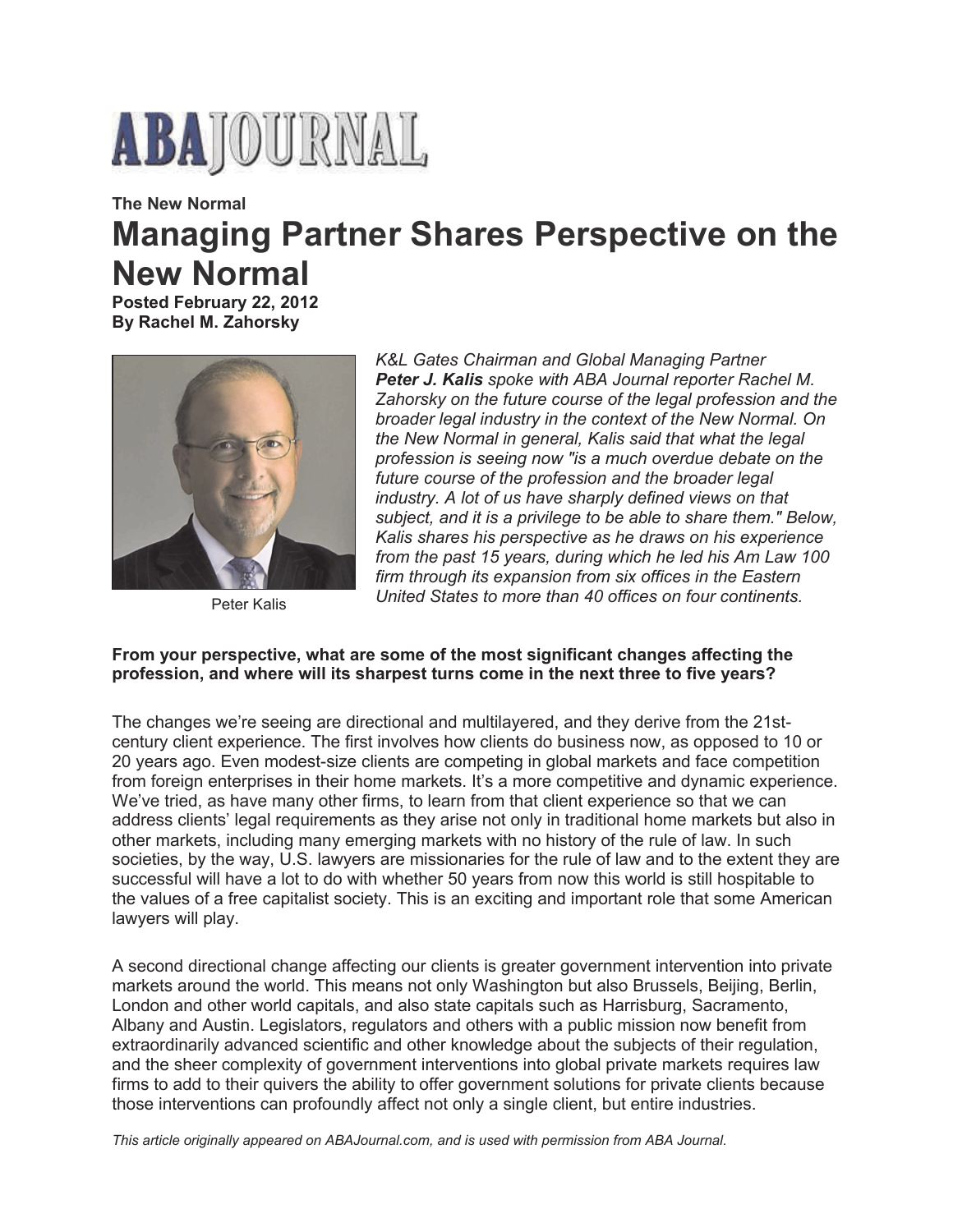## **What road maps can U.S. lawyers look to as they navigate the New Normal?**

In client markets, there is a continuing process of globalization and consolidation. This is what you are finally seeing in the legal profession. The law, for a variety of reasons, is one of the last industries of significance to consolidate, although it seems to be happening at some pace now. We'd be remiss not to look at the experiences of clients in industry after industry where the phenomenon of the "hollow center" has emerged. In the context of the legal industry, the survivors on one end are law firms of large scale with breadth and depth and at the other, the niche boutiques. At the threatened center are the excellent regional and super-regional firms and now even the excellent national firms, which have vulnerabilities because their talent is being wooed away into both the larger firm and the boutique echelons of the spectrum. There are other lessons that clients' experiences can teach us. The dangerous seduction, for example, of growth for growth's sake is one example. Insufficient attention to quality is another. Disproportionate focus on short-term returns rather than strategic positioning is yet another. All of those lessons and more are vividly illustrated in a variety of client industries, and I think as law firm leaders, we must try to learn from those experiences.

#### **What are some ways that U.S. lawyers can position themselves to be more competitive? Is there still value in traditional legal education?**

It's out of fashion, but I'm an advocate of traditional American legal education. More generally, I don't think there are new skills American lawyers need to equip themselves with, but rather they need to find ways and organizational structures that allow them at once to serve their clients around the corner and around the world. It has more to do with the new structure of the industry than with new lawyer skill sets.

As to legal education, there are several reasons why a traditional law school education is advantageous. It thoroughly equips students with the concepts underlying all aspects of our legal system, teaches them how to speak with confidence about those ideas and how to express them and integrate them in spoken and written English—all of which is of enormous foundational value. You can learn skills later, but if those skills are unhinged from the conceptual understanding, they render you, to borrow a phrase, "a mason and not an architect."

By studying law cases in a variety of disciplines, law students gain insight into healthy norms, accepted social behaviors, deviations from those behaviors and how the legal system categorizes and treats those deviations. It's not an overnight process, but rather an accretive process over the years of gaining knowledge, intuition, insight and, eventually, judgment. If you accomplish this, you are a better human being as well as a better lawyer.

As for those critics who wish to transform legal education into a trade school, they are seriously mistaken.